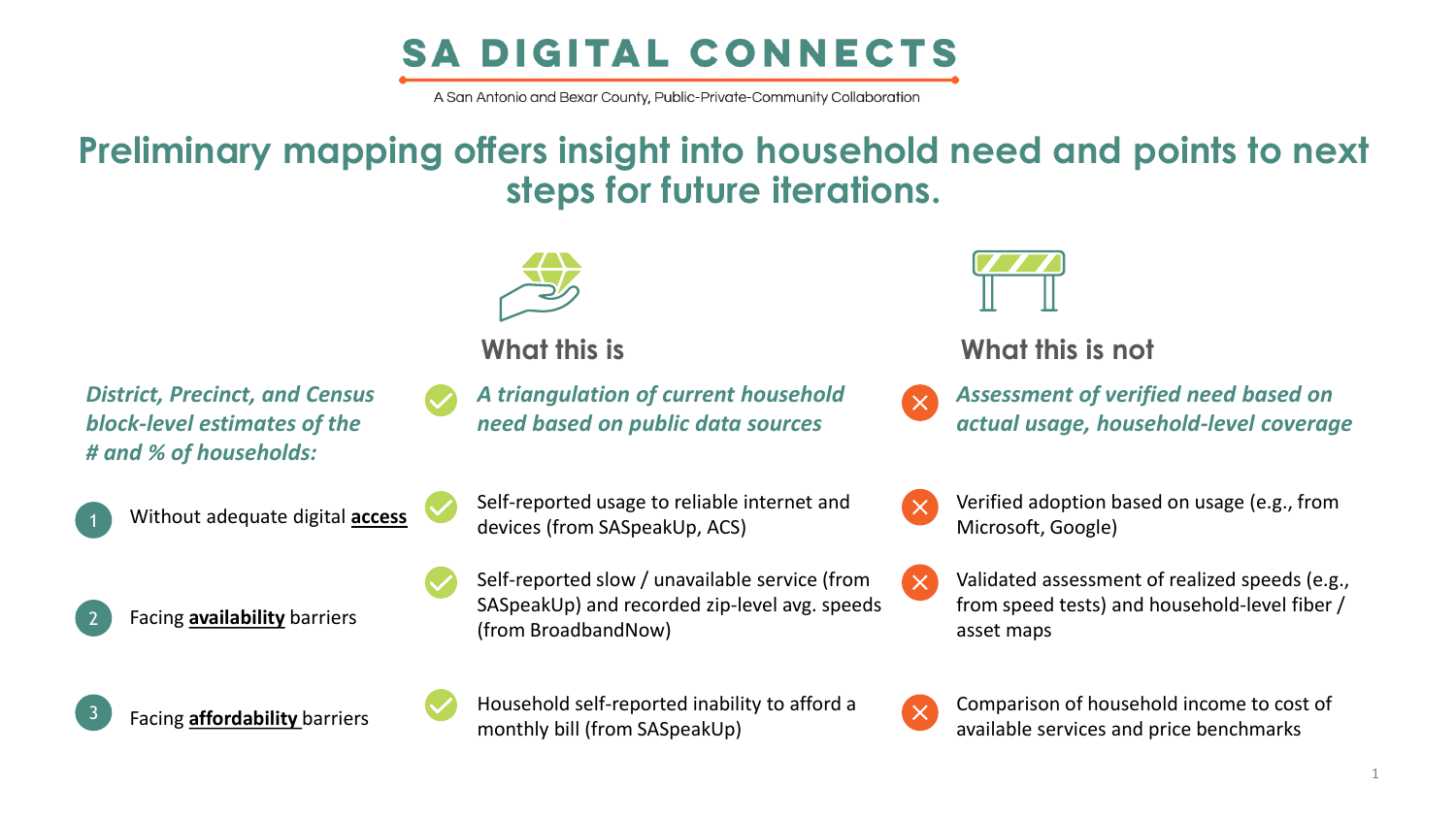

## **ACCESS | Households without adequate digital access by Precinct**

#### Households per precinct in 000s<sup>1</sup>



|                                   | Households<br>without<br>internet | % of total<br>households | Households<br>without<br>devices | % of total<br>households<br>without devices |
|-----------------------------------|-----------------------------------|--------------------------|----------------------------------|---------------------------------------------|
| <b>Precinct 1</b>                 | 43K                               | 26%                      | 21K                              | 13%                                         |
| <b>Precinct 2</b>                 | <b>38K</b>                        | 23%                      | <b>17K</b>                       | 10%                                         |
| <b>Precinct 3</b>                 | 11K                               | 17%                      | 7K                               | 5%                                          |
| <b>Precinct 4</b>                 | <b>38K</b>                        | 23%                      | <b>20K</b>                       | 12%                                         |
| <b>County Total</b><br>(SA+Bexar) | <b>130K</b>                       | 20%                      | 65K                              | 10%                                         |

1. Based on Census ACS and SASpeakUp responses of residents reporting that they lack access to the internet Source: SASpeakUp (2019); US Census (2020); BCG analysis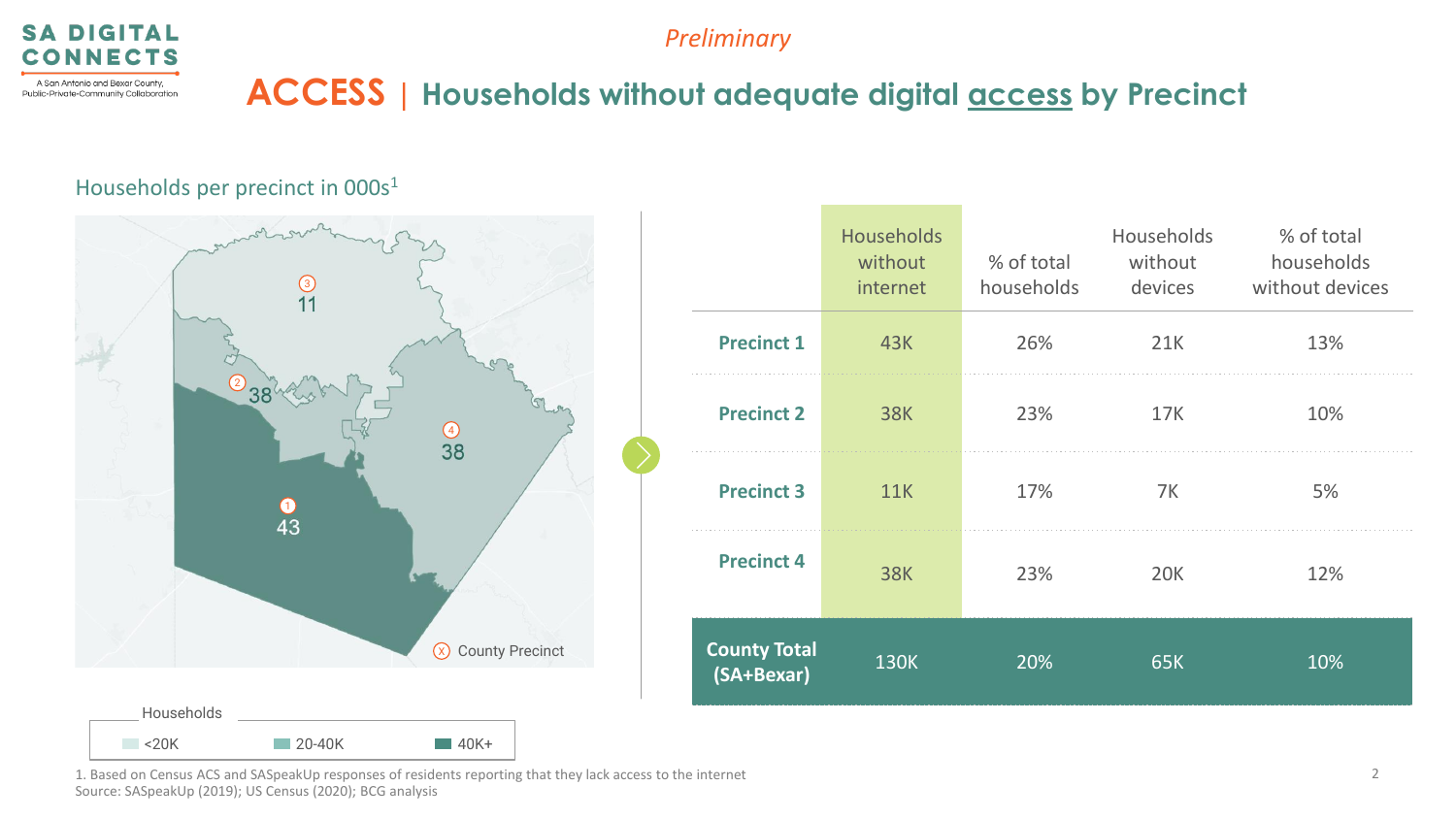

Public-Private-Community Collaboration

*Preliminary*

### **AVAILABILITY | Households with limited broadband availability by Precinct**

#### Households per precinct in 000s<sup>1</sup>



|                                   | <b>Households with</b><br>limited broadband<br>availability | <b>Households</b><br>without internet | % of disconnected<br>household limited<br>by availability |
|-----------------------------------|-------------------------------------------------------------|---------------------------------------|-----------------------------------------------------------|
| <b>Precinct 1</b>                 | <b>19K</b>                                                  | 43K                                   | 44%                                                       |
| <b>Precinct 2</b>                 | 12K                                                         | 38K                                   | 31%                                                       |
| <b>Precinct 3</b>                 | 4K                                                          | <b>16K</b>                            | 33%                                                       |
| <b>Precinct 4</b>                 | <b>14K</b>                                                  | <b>38K</b>                            | 38%                                                       |
| <b>County Total</b><br>(SA+Bexar) | <b>50K</b>                                                  | <b>130K</b>                           | 38%                                                       |

1. Based on SASpeakUp responses reporting slow or unavailable service as residents' primary reason for not using the internet and BroadbandNow data on average speed per zip code Source: SASpeakUp (2019); BroadbandNow; BCG analysis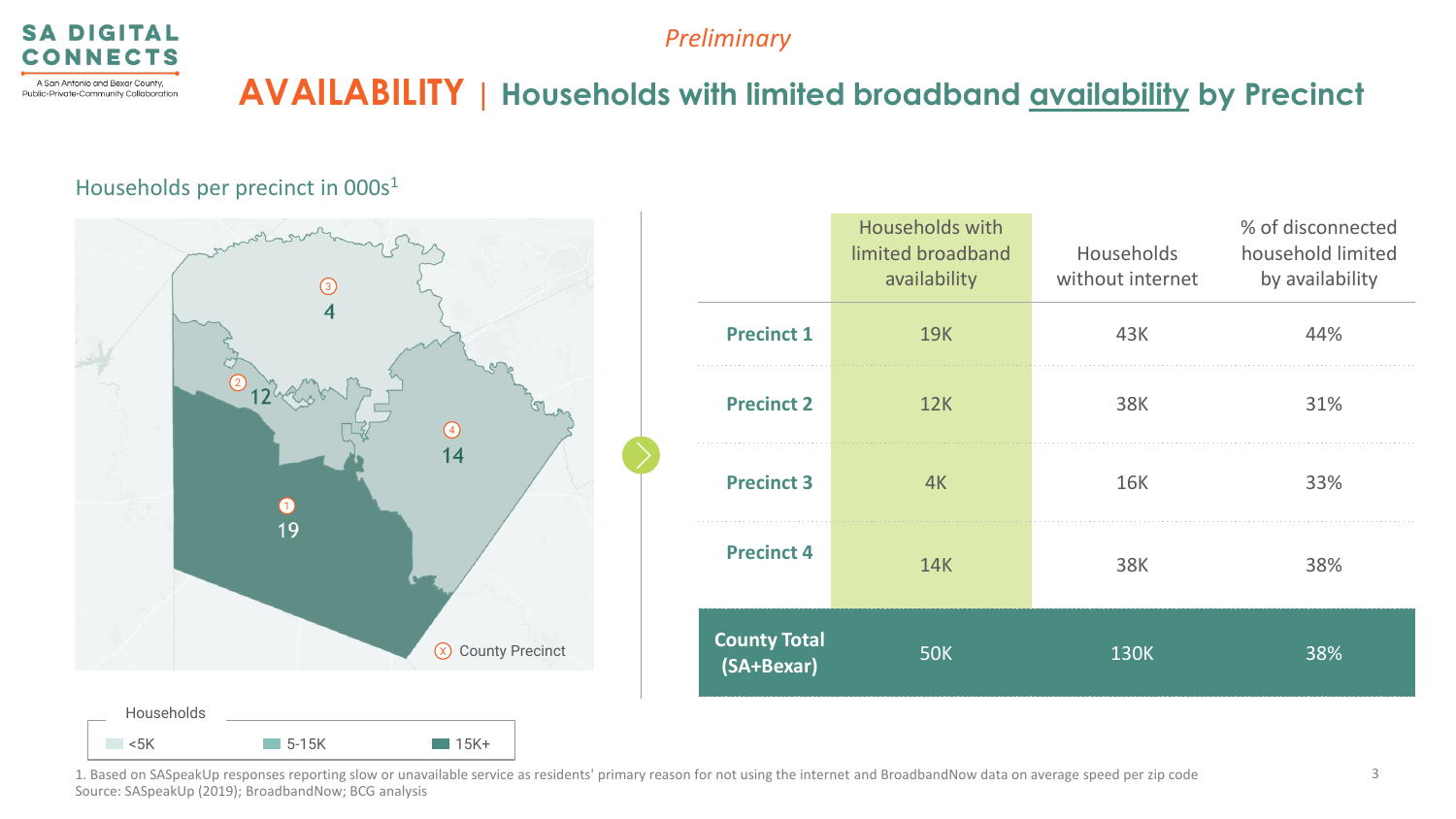



## **AFFORDABILITY | Households with limited broadband affordability by Precinct**

#### Households per precinct in 000s<sup>1</sup>



|                                   | <b>Households without</b><br>affordable internet | Households<br>without internet | % of disconnected<br>household limited<br>by affordability |
|-----------------------------------|--------------------------------------------------|--------------------------------|------------------------------------------------------------|
| <b>Precinct 1</b>                 | 27K                                              | 43K                            | 64%                                                        |
| <b>Precinct 2</b>                 | <b>25K</b>                                       | <b>38K</b>                     | 66%                                                        |
| <b>Precinct 3</b>                 | 8K                                               | <b>16K</b>                     | 75%                                                        |
| <b>Precinct 4</b>                 | 27K                                              | <b>38K</b>                     | 72%                                                        |
| <b>County Total</b><br>(SA+Bexar) | <b>90K</b>                                       | <b>130K</b>                    | 68%                                                        |

1. Based on SASpeakUp responses of residents reporting that high internet plan pricing is their primary reason for not using the internet Source: SASpeakUp (2019); BCG analysis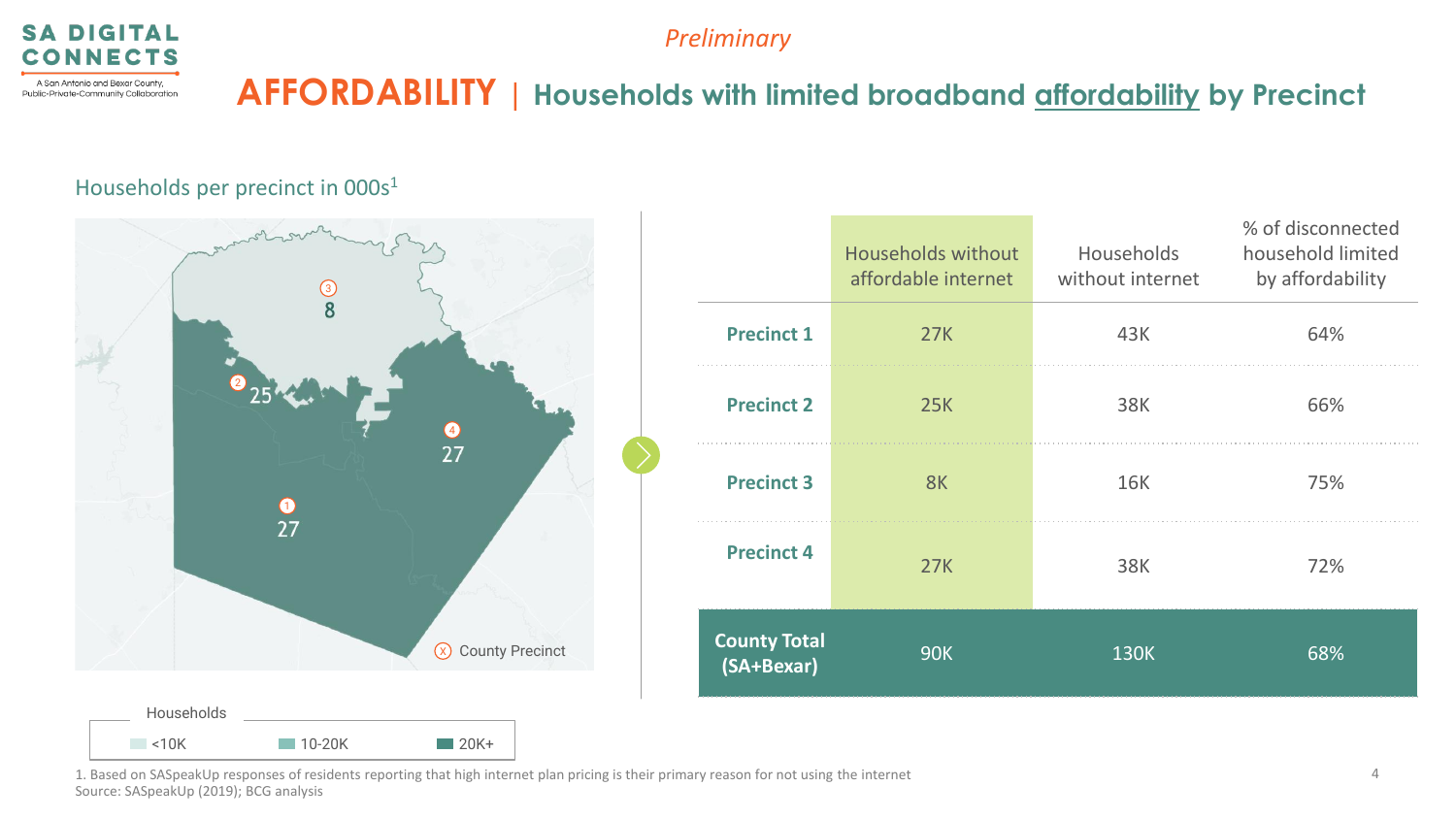

## **ACCESS | Households without adequate digital access by District**

### Households per district in 000s<sup>1</sup>



|                                   | <b>Households</b><br>without<br>internet | % of total<br>households | Households<br>without<br>devices | % of total<br>households<br>without devices |
|-----------------------------------|------------------------------------------|--------------------------|----------------------------------|---------------------------------------------|
| <b>District 1</b>                 | <b>11K</b>                               | 25%                      | 6K                               | 14%                                         |
| <b>District 2</b>                 | <b>14K</b>                               | 27%                      | 6K                               | 12%                                         |
| <b>District 3</b>                 | <b>13K</b>                               | 25%                      | 7K                               | 14%                                         |
| <b>District 4</b>                 | <b>11K</b>                               | 23%                      | 6K                               | 12%                                         |
| <b>District 5</b>                 | 17K                                      | 38%                      | 11K                              | 23%                                         |
| <b>District 6</b>                 | 9K                                       | 17%                      | 4K                               | 7%                                          |
| <b>District 7</b>                 | <b>10K</b>                               | 18%                      | 4K                               | 7%                                          |
| <b>District 8</b>                 | 4K                                       | 7%                       | 2K                               | 4%                                          |
| <b>District 9</b>                 | 3K                                       | 6%                       | 3K                               | 6%                                          |
| <b>District 10</b>                | 5K                                       | 9%                       | 2K                               | 6%                                          |
| <b>City total</b>                 | <b>100K</b>                              | 20%                      | <b>53K</b>                       | 10%                                         |
| <b>County Total</b><br>(SA+Bexar) | <b>130K</b>                              | 20%                      | 65K                              | 10%                                         |

1. Based on Census ACS and SASpeakUp responses of residents reporting that they lack access to the internet Source: SASpeakUp (2019); US Census (2020); BCG analysis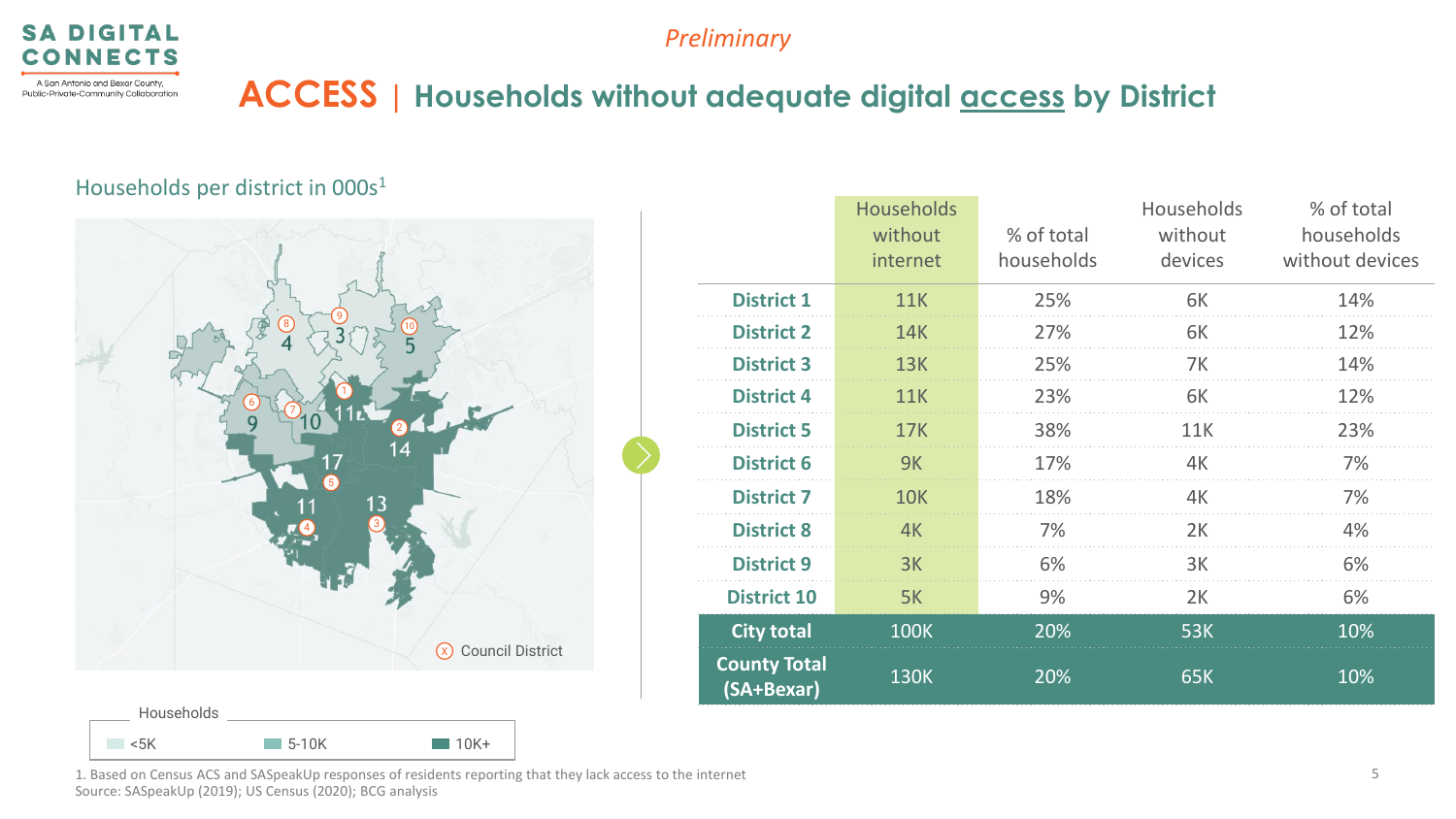



A San Antonio and Bexar County, Public-Private-Community Collaboration

## **AVAILABILITY | Households with limited broadband availability by District**

#### Households per district in 000s<sup>1</sup>



|                                   | <b>Households with</b><br>limited broadband<br>availability | Households<br>without internet | % of disconnected<br>household limited<br>by availability |
|-----------------------------------|-------------------------------------------------------------|--------------------------------|-----------------------------------------------------------|
| <b>District 1</b>                 | 7K                                                          | 11K                            | 64%                                                       |
| <b>District 2</b>                 | 5K                                                          | 14K                            | 36%                                                       |
| <b>District 3</b>                 | 4K                                                          | 13K                            | 32%                                                       |
| <b>District 4</b>                 | 4K                                                          | 11K                            | 39%                                                       |
| <b>District 5</b>                 | 8K                                                          | 17k                            | 44%                                                       |
| <b>District 6</b>                 | 3K                                                          | 9K                             | 32%                                                       |
| <b>District 7</b>                 | 3K                                                          | <b>10K</b>                     | 29%                                                       |
| <b>District 8</b>                 | 4K                                                          | 4K                             | 100%                                                      |
| <b>District 9</b>                 | 1K                                                          | 3K                             | 50%                                                       |
| <b>District 10</b>                | $<$ 1 $K$                                                   | 5K                             | $< 1\%$                                                   |
| <b>City total</b>                 | <b>40K</b>                                                  | <b>100K</b>                    | 41%                                                       |
| <b>County Total</b><br>(SA+Bexar) | <b>50K</b>                                                  | <b>130K</b>                    | 38%                                                       |

1. Based on SASpeakUp responses reporting slow or unavailable service as residents' primary reason for not using the internet and BroadbandNow data on average speed per zip code Source: SASpeakUp (2019); BroadbandNow; BCG analysis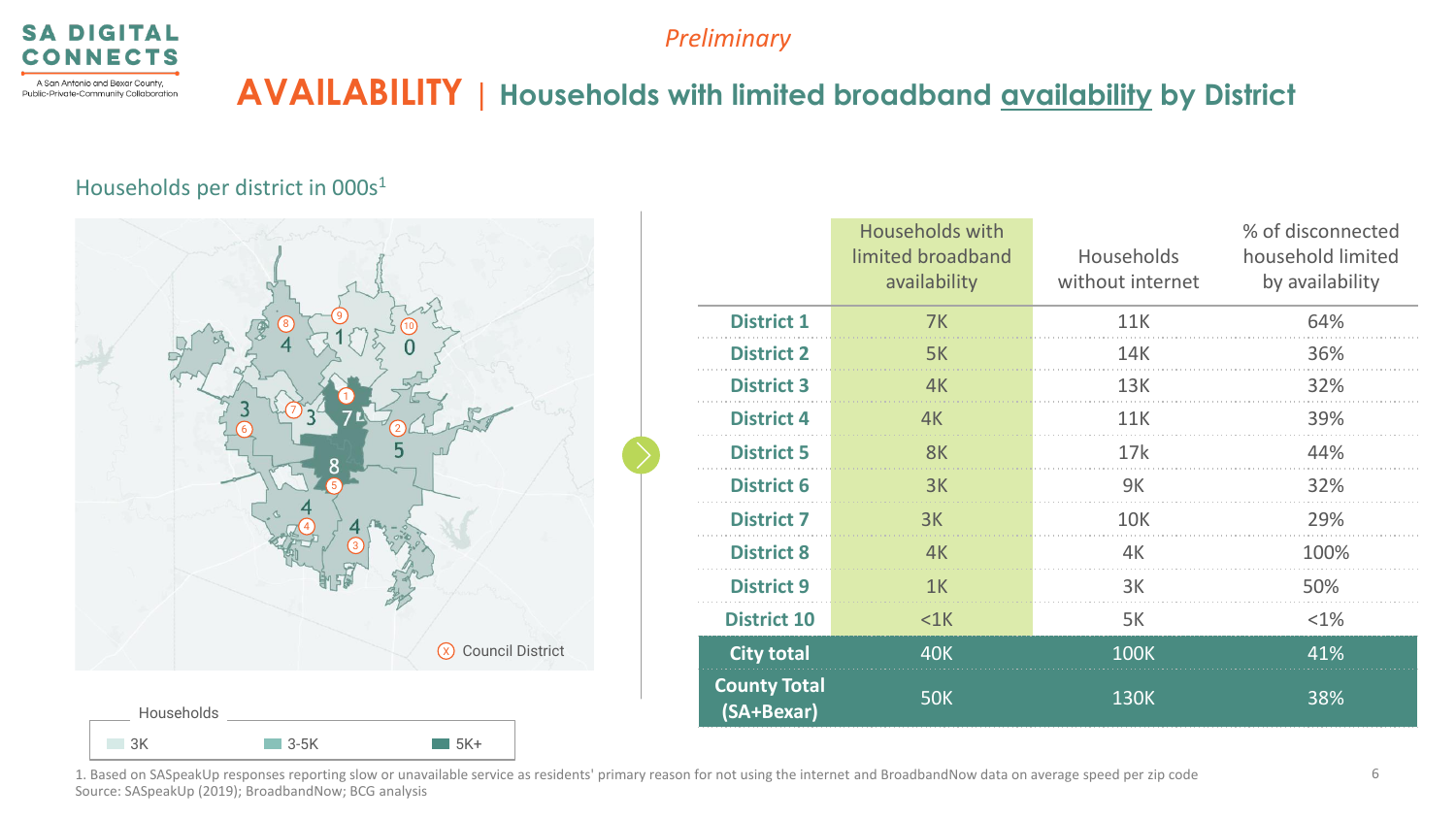



## **AFFORDABILITY | Households with limited broadband affordability by District**

#### Households per district in 000s<sup>1</sup>



|                                   | <b>Households without</b><br>affordable internet | Households<br>without internet | % of disconnected<br>household limited<br>by affordability |
|-----------------------------------|--------------------------------------------------|--------------------------------|------------------------------------------------------------|
| <b>District 1</b>                 | 8K                                               | 11K                            | 75%                                                        |
| <b>District 2</b>                 | <b>10K</b>                                       | 14K                            | 69%                                                        |
| <b>District 3</b>                 | 8K                                               | 13K                            | 65%                                                        |
| <b>District 4</b>                 | 7K                                               | 11K                            | 59%                                                        |
| <b>District 5</b>                 | 12K                                              | 17k                            | 73%                                                        |
| <b>District 6</b>                 | 5K                                               | 9K                             | 52%                                                        |
| <b>District 7</b>                 | 5K                                               | <b>10K</b>                     | 53%                                                        |
| <b>District 8</b>                 | 2K                                               | 4K                             | 50%                                                        |
| <b>District 9</b>                 | 1K                                               | 3K                             | 50%                                                        |
| <b>District 10</b>                | 5K                                               | 5K                             | 80%                                                        |
| <b>City total</b>                 | 64K                                              | <b>100K</b>                    | 65%                                                        |
| <b>County Total</b><br>(SA+Bexar) | <b>90K</b>                                       | <b>130K</b>                    | 69%                                                        |

1. Based on SASpeakUp responses of residents reporting that high internet plan pricing is their primary reason for not using the internet Source: SASpeakUp (2019); BCG analysis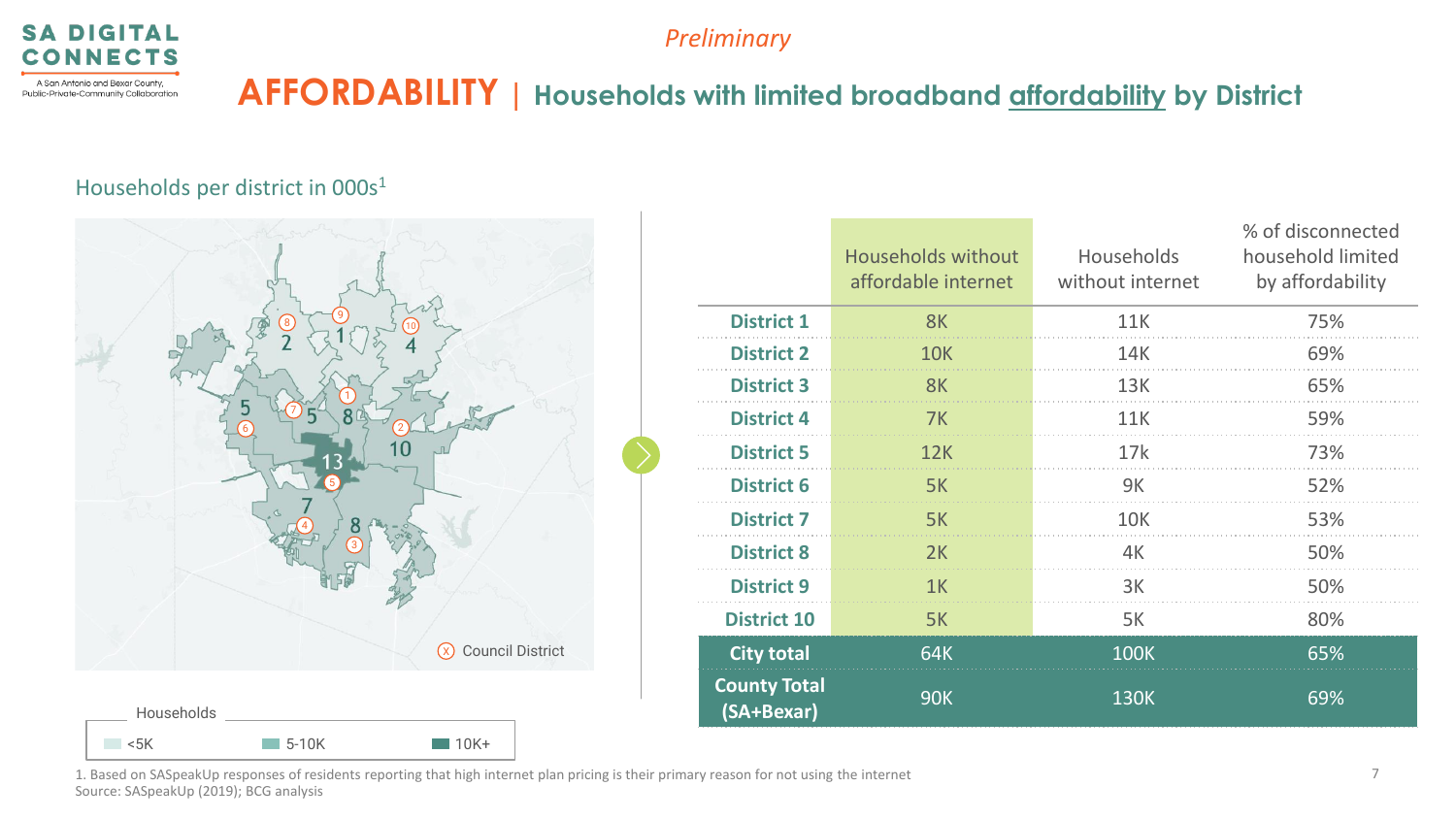

## **ACCESS | Households without adequate digital access by Census block**

Households per precinct in 000s<sup>1</sup>



1. Based on Census ACS and SASpeakUp responses of residents reporting that they lack access to the internet Source: SASpeakUp (2019); ACS (2019); BCG analysis

|                                   | <b>Households</b><br>without<br>internet | % of total<br>households | <b>Households</b><br>without devices | % of total<br>households<br>without devices |
|-----------------------------------|------------------------------------------|--------------------------|--------------------------------------|---------------------------------------------|
| <b>Block 1</b>                    | 8K                                       | 28%                      | 9K                                   | 36%                                         |
| <b>Block 2</b>                    | 7K                                       | 18%                      | 6K                                   | 15%                                         |
| <b>Block 3</b>                    | 8K                                       | 25%                      | 9K                                   | 26%                                         |
| <b>Block 4</b>                    | <b>10K</b>                               | 29%                      | 7K                                   | 22%                                         |
| <b>Block 5</b>                    | 12K                                      | 29%                      | <b>13K</b>                           | 32%                                         |
| <b>Block 6</b>                    | 13K                                      | 29%                      | 14K                                  | 31%                                         |
| <b>Block 7</b>                    | <b>15K</b>                               | 33%                      | 8K                                   | 17%                                         |
| <b>Block 8</b>                    | <b>9K</b>                                | 19%                      | 4K                                   | 9%                                          |
| <b>Block 9</b>                    | 5K                                       | 12%                      | 3K                                   | 7%                                          |
| <b>Block 10</b>                   | 6K                                       | 15%                      | 6K                                   | 15%                                         |
| <b>Block 11</b>                   | <b>9K</b>                                | 20%                      | 3K                                   | 7%                                          |
| <b>Block 12</b>                   | 6K                                       | 16%                      | 3K                                   | 10%                                         |
| <b>Block 13</b>                   | 7K                                       | 18%                      | 6K                                   | 17%                                         |
| <b>Block 14</b>                   | 7K                                       | 12%                      | 4K                                   | 7%                                          |
| <b>Block 15</b>                   | 3K                                       | 8%                       | $<$ 1 $K$                            | 1%                                          |
| <b>Block 16</b>                   | 6K                                       | 15%                      | 3K                                   | 7%                                          |
| <b>County Total</b><br>(SA+Bexar) | <b>130K</b>                              | 20%                      | <b>100K</b>                          | 15%                                         |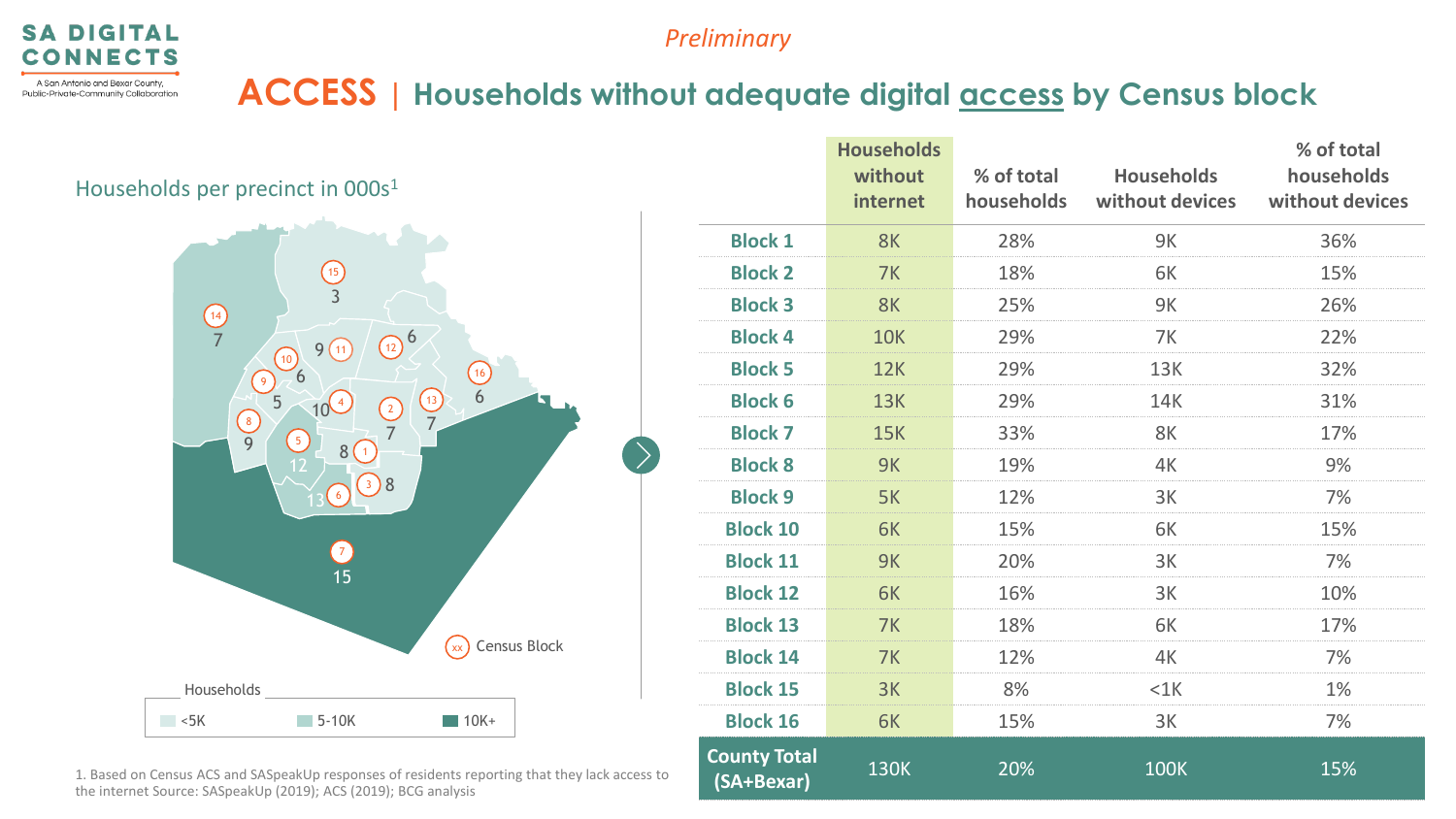

Public-Private-Community Collaboration

*Preliminary*

**AVAILABILITY | Households with limited broadband availability by Census block** 

Households per precinct in 000s<sup>1</sup>  $\blacksquare$  <3K  $\blacksquare$  3-5K  $\blacksquare$  5K+ Households  $\left( \frac{16}{1} \right)$ 13  $\Omega$ <sup><1</sup> 2 1 4 11 4 15  $\left(10\right)$ 9  $\left(14\right)$ 8 7 5 6 3  $(xx)$  Census Block 3 4 5 4 5 6 3 2 2 3 2 2 4

1. Based on Census ACS and SASpeakUp responses reporting slow or unavailable service as residents' primary reason for not using the internet Source: ACS (2019); SASpeakUp (2019); BCG analysis

|                                   | <b>Households with</b><br>limited broadband<br>availability | <b>Households</b><br>without internet | % of disconnected<br>household limited<br>by availability |
|-----------------------------------|-------------------------------------------------------------|---------------------------------------|-----------------------------------------------------------|
| <b>Block 1</b>                    | 3K                                                          | 8K                                    | 44%                                                       |
| <b>Block 2</b>                    | 4K                                                          | 7K                                    | 64%                                                       |
| <b>Block 3</b>                    | 5K                                                          | 8K                                    | 64%                                                       |
| <b>Block 4</b>                    | 4K                                                          | <b>10K</b>                            | 39%                                                       |
| <b>Block 5</b>                    | 4K                                                          | 12K                                   | 32%                                                       |
| <b>Block 6</b>                    | 5K                                                          | <b>13K</b>                            | 44%                                                       |
| <b>Block 7</b>                    | 6K                                                          | <b>15K</b>                            | 36%                                                       |
| <b>Block 8</b>                    | 3K                                                          | 9K                                    | 32%                                                       |
| <b>Block 9</b>                    | 2K                                                          | 5K                                    | 39%                                                       |
| <b>Block 10</b>                   | 2K                                                          | 6K                                    | 39%                                                       |
| <b>Block 11</b>                   | 4K                                                          | <b>9K</b>                             | 50%                                                       |
| <b>Block 12</b>                   | $<$ 1 $K$                                                   | 6K                                    | <1%                                                       |
| <b>Block 13</b>                   | 3K                                                          | 7K                                    | 36%                                                       |
| <b>Block 14</b>                   | 7K                                                          | 7K                                    | 100%                                                      |
| <b>Block 15</b>                   | 2K                                                          | 3K                                    | 50%                                                       |
| <b>Block 16</b>                   | 2K                                                          | 6K                                    | 36%                                                       |
| <b>County Total</b><br>(SA+Bexar) | <b>56K</b>                                                  | <b>130K</b>                           | 43%                                                       |